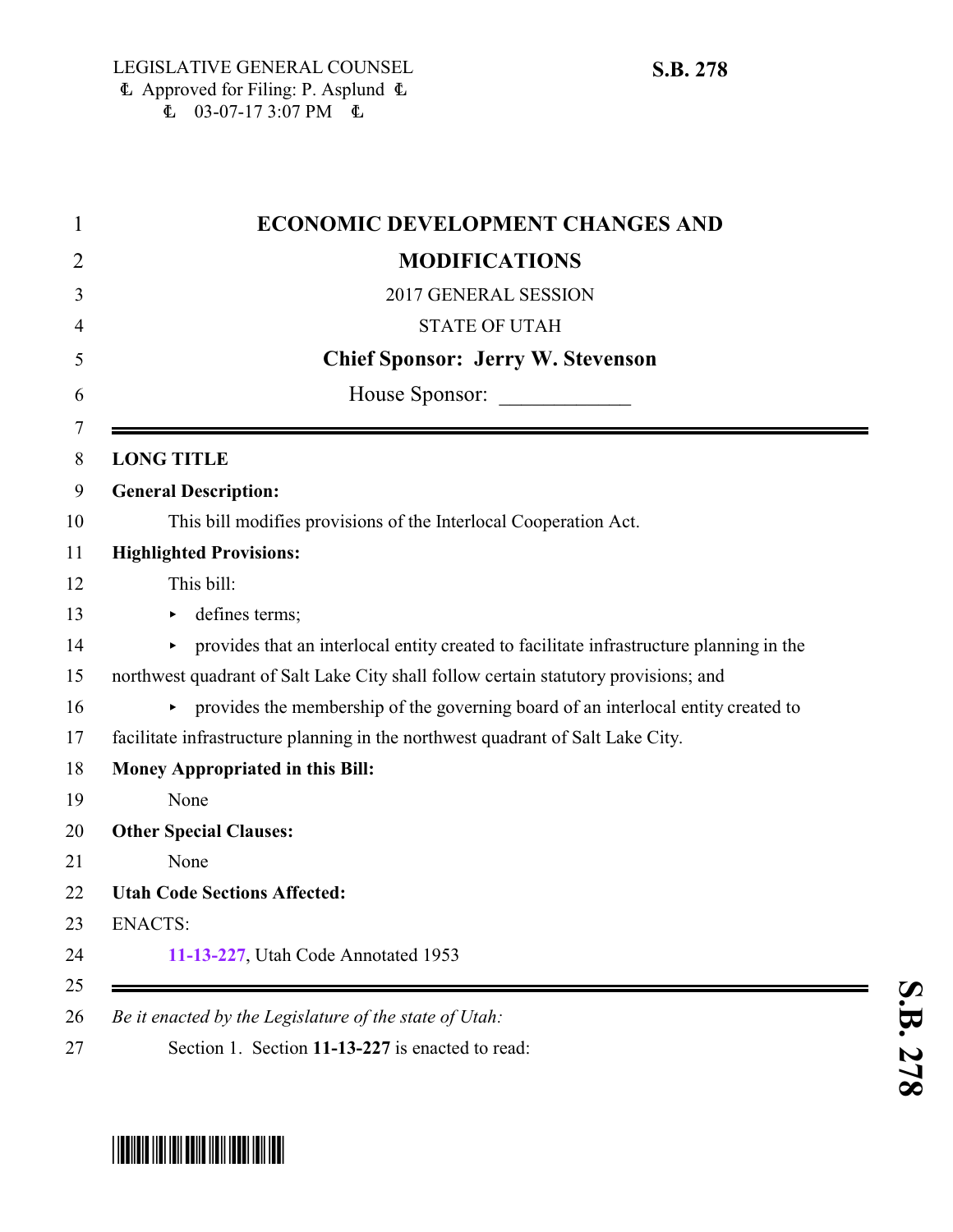| 28 | 11-13-227. Inland port interlocal entity.                                                        |
|----|--------------------------------------------------------------------------------------------------|
| 29 | (1) For the purposes of this section:                                                            |
| 30 | "Inland port development area" means the area generally described as the northwest<br>(a)        |
| 31 | quadrant of Salt Lake City, with the specific geographic area to be determined by an inland port |
| 32 | interlocal entity.                                                                               |
| 33 | (b) "Inland port interlocal entity" means any interlocal entity created by interlocal            |
| 34 | agreement to facilitate the planning, permitting, financing, construction, operation, or         |
| 35 | maintenance of infrastructure or other development within the northwest quadrant of Salt Lake    |
| 36 | City.                                                                                            |
| 37 | An inland port interlocal entity shall follow the requirements of this section.<br>(2)           |
| 38 | The governing board of an inland port interlocal entity shall include:<br>(3)                    |
| 39 | (a) the president of World Trade Center Utah or the president's designee;                        |
| 40 | (b) the executive director of the Department of Transportation or the executive                  |
| 41 | director's designee;                                                                             |
| 42 | (c) the director of the Office of Energy Development or the director's designee;                 |
| 43 | (d) two members of the Senate, appointed by the president of the Senate;                         |
| 44 | (e) two members of the House of Representatives, appointed by the speaker of the                 |
| 45 | House of Representatives;                                                                        |
| 46 | the mayor of Salt Lake County or the mayor's designee;<br>(f)                                    |
| 47 | (g) a resident of the northwest quadrant of Salt Lake City recommended by the mayor              |
| 48 | of Salt Lake City;                                                                               |
| 49 | (h) a representative of a municipality other than Salt Lake City that may be affected by         |
| 50 | decisions made regarding the inland port development area recommended by the Utah League         |
| 51 | of Cities and Towns;                                                                             |
| 52 | (i) a representative of the Salt Lake Chamber recommended by the Salt Lake Chamber;              |
| 53 | and                                                                                              |
| 54 | a representative of businesses within the northwest quadrant of Salt Lake City<br>(i)            |
| 55 | recommended by the mayor of Salt Lake City.                                                      |
| 56 | (4) Upon creation, an inland port interlocal entity shall initiate and conduct                   |
| 57 | proceedings to explore the options and opportunities related to economic development in the      |
| 58 | inland port development area, including the need for additional highways, secondary streets,     |